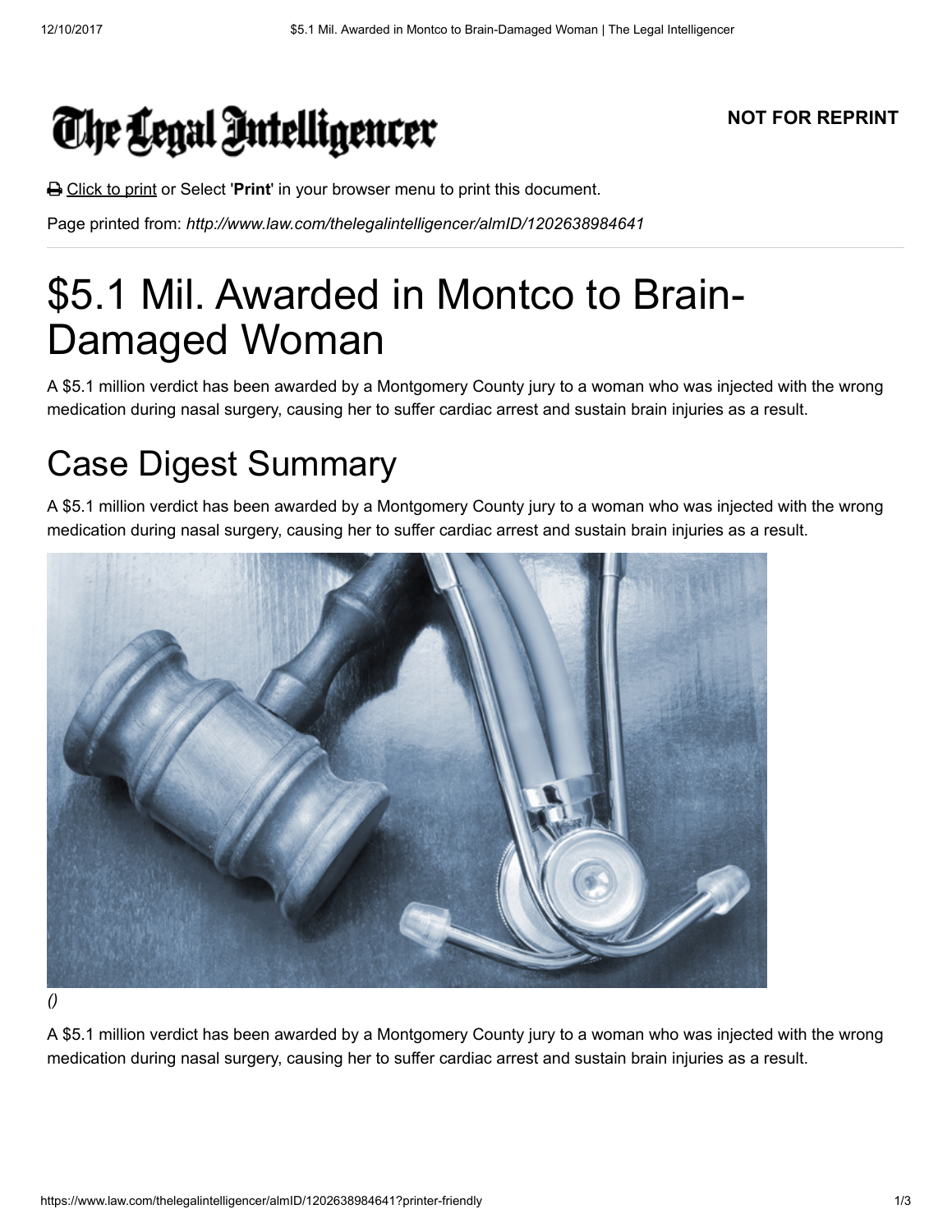The Montgomery County jury handed up the \$5.1 million verdict to Jacqueline DiTore and her husband in *DiTore v.* Zager. The jury found defendants Dr. Warren H. Zager and Abington Surgical Center (ASC) 38.5 percent and 61.5 percent negligent, respectively. All defendants other than Zager, his practice group and ASC were dismissed from the case before trial.

Andrew Youman, Jason Pearlman and Kristen Loerch Sipala of Philadelphia-based Kline & Specter represented the plaintiffs in the case. Youman said there was a high-low agreement in place, although he could not reveal the specific details.

Youman did note, "The low was every penny of insurance coverage in the case and the high was excess money out of people's pockets. ... And we ended up with the high—all of the insurance coverage plus money from the defendants in excess of the insurance coverage."

DiTore was awarded \$4.6 million and her husband was separately awarded \$500,000 for loss of consortium.

The case stems from a surgical procedure that DiTore underwent June 7, 2010, at ASC. According to the plaintiffs' pretrial memorandum, the surgery was an outpatient ear, nose and throat procedure to be performed by Zager.

Youman told The Legal that DiTore's injuries "occurred through a series of events that were the responsibility of everybody in the operating room, including the surgeon, the nurses and the CRNA. All of them failed to follow safe medication procedures and the surgeon in particular failed to halt surgery after finding that there was no upside in continuing what was an elective procedure and determining there had been a large medication error and overdose."

Prior to the procedure, Zager called for an injection of 1 percent lidocaine with epinephrine for local anesthesia. According to court papers, Zager also ordered that cotton balls soaked in Afrin (a topical vasoconstrictor) be prepared so they could be put in DiTore's nose to control bleeding during the surgery.

The circulating nurse poured the Afrin, a clear liquid, into an unlabeled cup. Court papers said the nurse did not communicate to others in the operating room that she was pouring Afrin into the cup.

According to court papers, a second nurse saw the cup of Afrin and drew it into an unmarked syringe, thinking it was the lidocaine.

Zager used the syringe to inject Afrin into DiTore's nasal cavity and then attended to other preparations for the procedure. Court papers indicated that afterward, DiTore's heart rate dropped to 36. A nurse anesthetist, not realizing that DiTore had been injected with Afrin, administered glycopyrrolate, which brought DiTore's heart rate up to 80.

When Zager returned to the operating area, he asked for more 1 percent lidocaine. According to court papers, a nurse responded that she only had 2 percent lidocaine. Zager asked what was put into the syringe and the discovery was made that DiTore had been injected with Afrin.

"The injection of 6-7 cc of Afrin represented a 100-fold increase in vasoconstrictive activity as compared to what was recommended," court papers said.

According to court papers, Zager elected to proceed with the operation, not knowing how DiTore would be affected by the Afrin injection. In order to move forward with the operation, Zager still had to anesthetize DiTore's nose, so Zager injected the patient with more lidocaine.

Following the additional injection, court papers said, DiTore's heart rate spiked to 140 with a blood pressure of 260/150. At that point the drug labetalol was administered to DiTore; however, it was determined that labetalol was the wrong drug to administer under the circumstances.